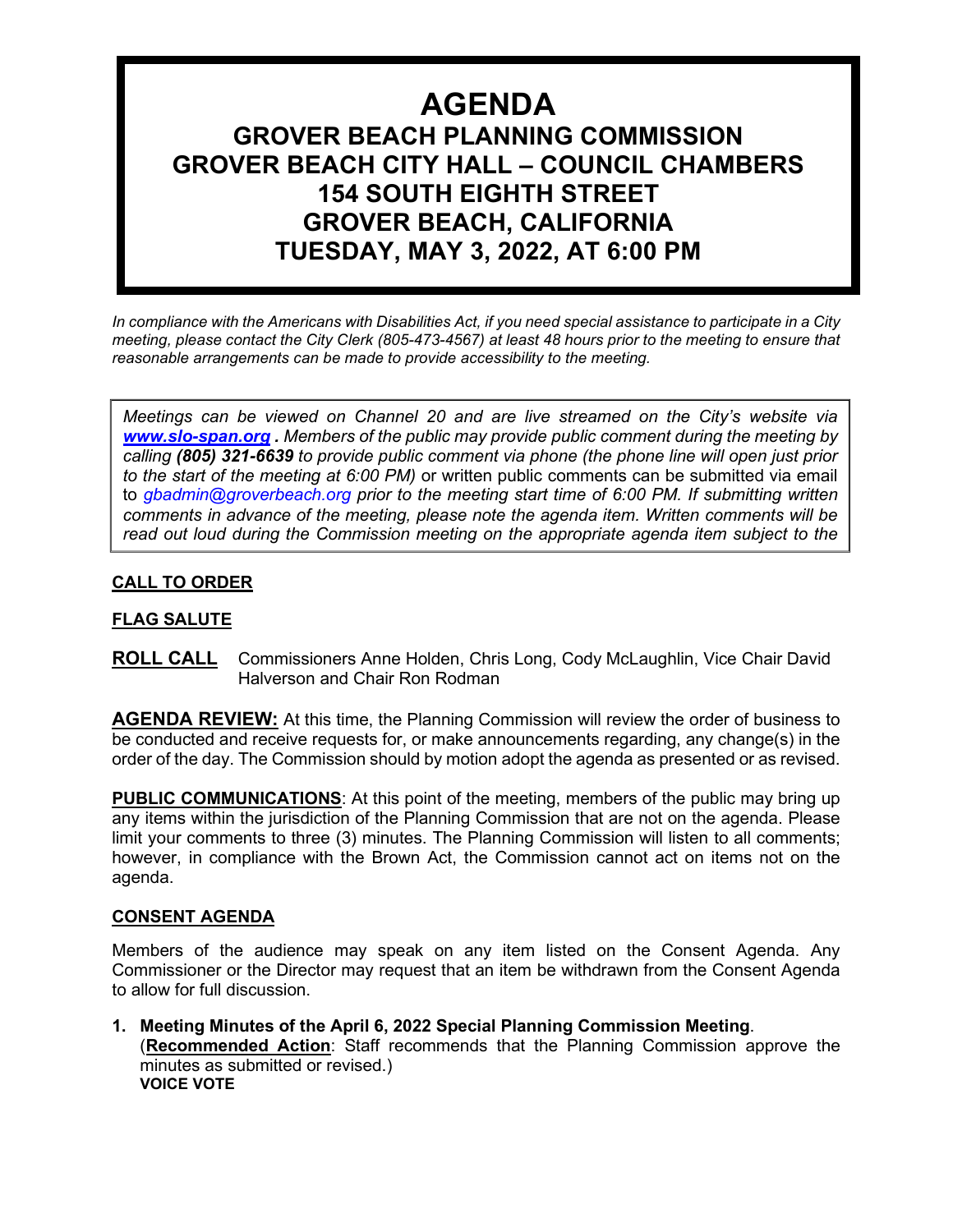## **PUBLIC HEARING ITEMS:**

#### **2. Development Application 22-11 Community Development Director Bruce Buckingham Applicant – City of Grover Beach**

The City of Grover Beach is proposing to amend the Development Code (Article IX of the Grover Beach Municipal Code) including a Zoning Map Amendment to rezone the Office Professional (OP) Zone to Central Business Open (CBO) Zone, General Plan Land Use Element, and Local Coastal Program in order to implement programs identified in the 2020- 2028 Housing Element, provide consistency with State law and other amendments. A Negative Declaration was prepared for the project (SCH # 2022040066). The area within the Coastal Zone requires approval by the California Coastal Commission prior to taking effect.

**Recommended Action:** Staff recommends that the Planning Commission recommend that the City Council adopt the Negative Declaration and approve the updates to the Land Use Element and Development Code. **ROLL CALL VOTE**

#### **REGULAR BUSINESS ITEMS:**

None.

#### **COMMISSIONERS' COMMENTS**

## **COMMUNITY DEVELOPMENT DIRECTOR'S REPORT**

#### **ADJOURNMENT**